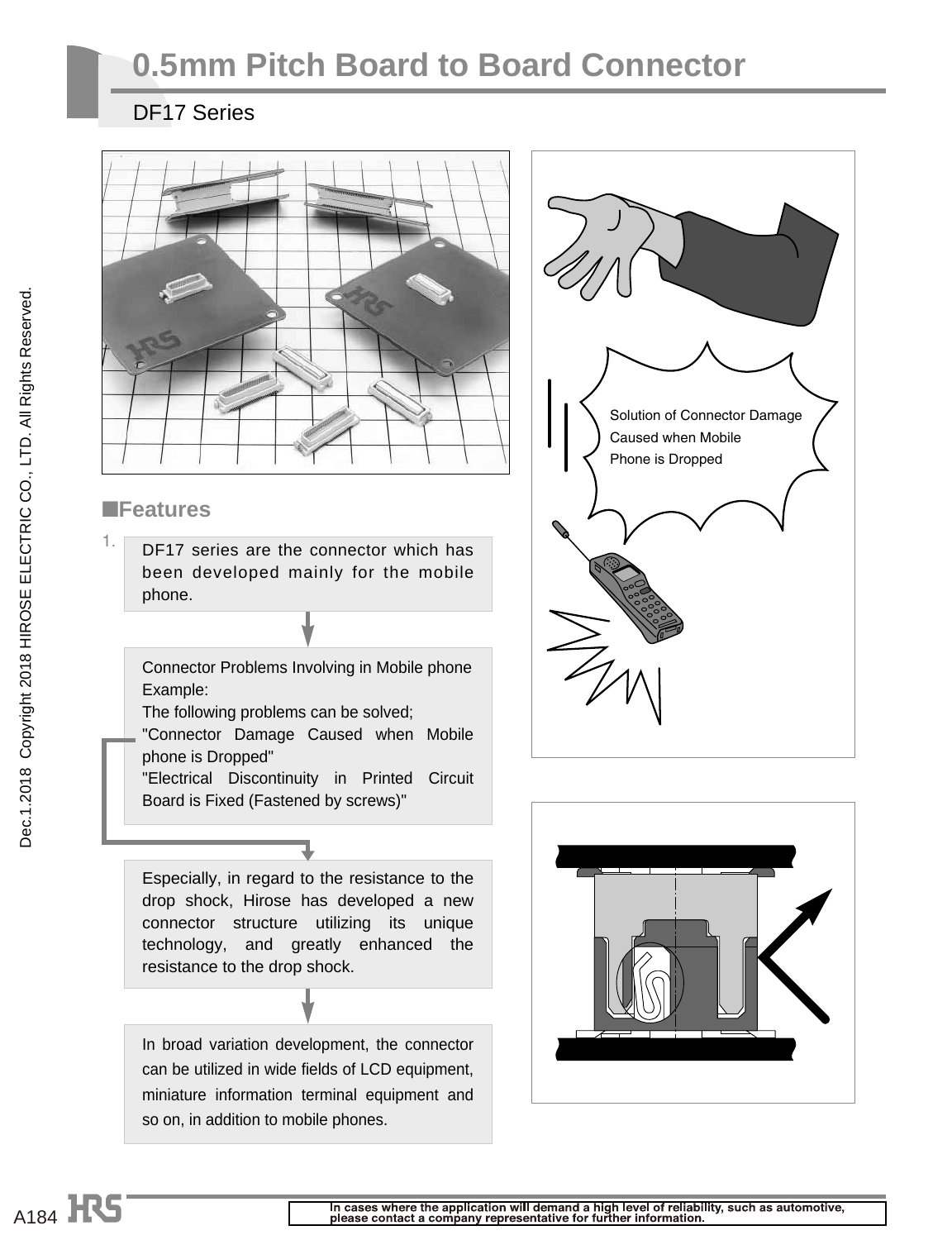#### **2. Performance Enhancement**

The receptacle is designed in a BOX structure and has also enhanced shock-proof, pinch-proof and scoop-proof performance. In addition, the receptacle contact has employed the high scoop-proof bellows type.

#### **3. With Metal Fitting available**

In order to grade up the strength against the mechanical stress, the metal fitting specification is also available.

#### **4. Broad Variations in Contact Number**

The connectors are lined up per 10 contacts between 20 and 80 contacts to take countermeasures for multi-signalization.

#### **5. Stacking Height 4 to 8mm**

The stacking height can be selected (per milimeter) between 4mm and 8mm in combination of the receptacle with the header.





#### ■ **Applications**

Mobile phones, LCD, miniature equipment and so on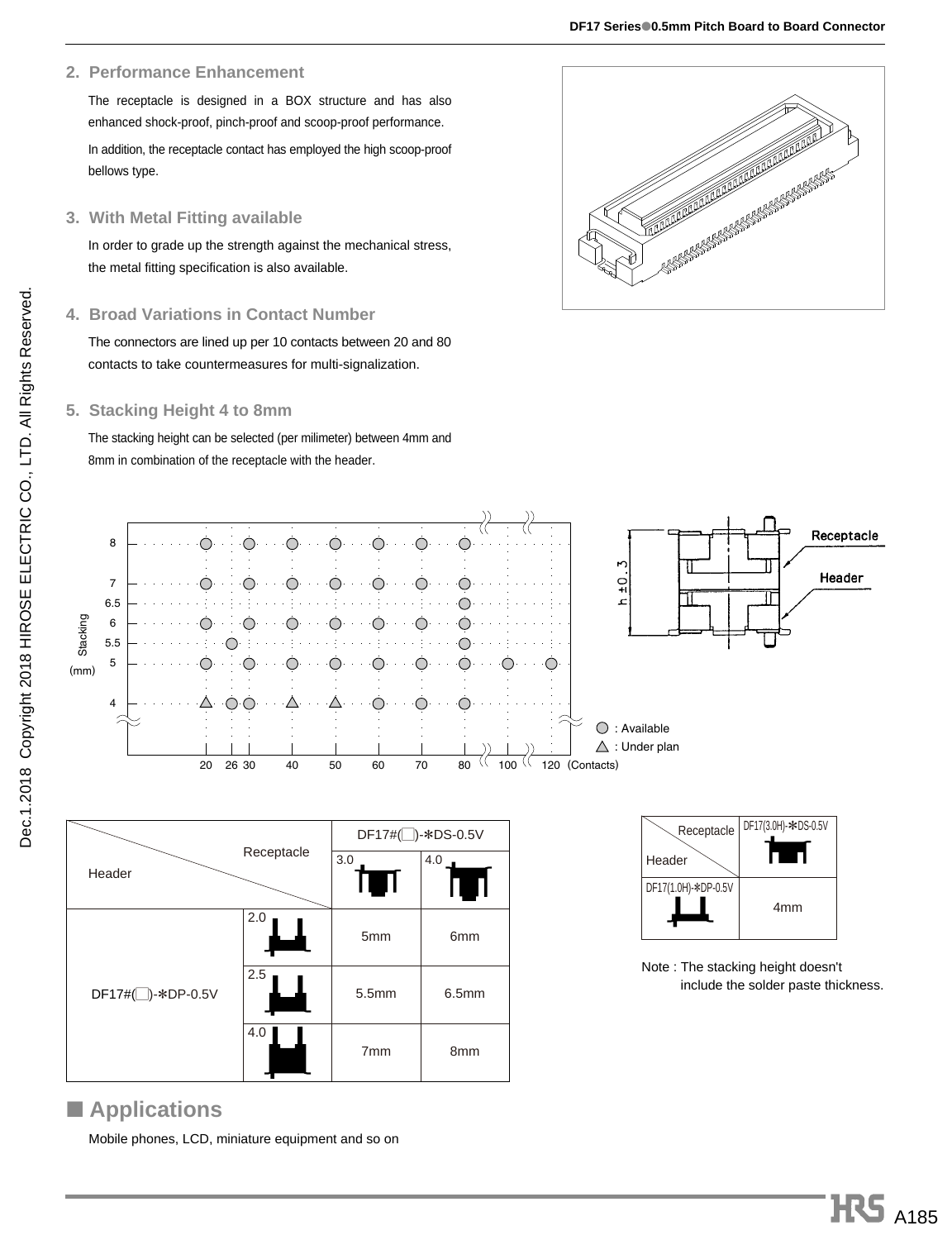#### ■**Product Specifications**

| Rating | Current rating | 0.3A          |                                 | Operating Temperature Range   -35 to 85℃ (Note 1)   Storage Temperature Range   -10 to 60℃ (Note 2) |                               |           |
|--------|----------------|---------------|---------------------------------|-----------------------------------------------------------------------------------------------------|-------------------------------|-----------|
|        | Voltage rating | <b>50V AC</b> | <b>Operating Humidity Range</b> | 40 to 80%                                                                                           | <b>Storage Humidity Range</b> | 40 to 70% |

| Item                                                                  | Specification                                                           | Condition                                                                                 |
|-----------------------------------------------------------------------|-------------------------------------------------------------------------|-------------------------------------------------------------------------------------------|
| 1. Insulation Resistance                                              | 500M ohms min.                                                          | 100V DC                                                                                   |
| 2. Withstanding voltage                                               | No flashover or insulation breakdown.                                   | 150V AC/1 minute                                                                          |
| 3. Contact Resistance                                                 | 60m ohms max.                                                           | 100 <sub>m</sub> A                                                                        |
| 4. Vibration                                                          | No electrical discontinuity of $1\mu s$ or more                         | Frequency: 10 to 55 Hz, single amplitude of 0.75 mm, 2 hours in each of the 3 directions. |
| 5. Humidity (Steady state)                                            | Contact resistance: 60m ohms max. Insulation resistance: 250M ohms min. | 96 hours at temperature of 40°C and humidity of 90% to 95%                                |
| 6. Temperature Cycle                                                  | Contact resistance: 60m ohms max. Insulation resistance: 500M ohms min. | (-55°C: 30 minutes 5 to 35°C: 10 minutes 85°C: 30 minutes 5 to 35°C: 10 minutes) 5 cycles |
|                                                                       | 7. Durability (Mating/un-mating)   Contact resistance: 60m ohms         | 50 cycles                                                                                 |
| 8. Resistance to                                                      |                                                                         | Reflow: At the recommended temperature profile                                            |
| No deformation of components affecting performance.<br>Soldering heat |                                                                         | Manual soldering: 350℃ for 3 seconds                                                      |

Note 1: Includes temperature rise caused by current flow.

Note 2: The term "storage" refers to products stored for long period of time prior to mounting and use. Operating Temperature Range and Humidity range covers non conducting condition of installed connectors in storage, shipment or during transportation.

Note 3: Information contained in this catalog represents general requirements for this Series. Contact us for the drawings and specifications for a specific part number shown.

#### ■**Material**

| Product    | Part                 | Material        | Finish               | Remarks   |
|------------|----------------------|-----------------|----------------------|-----------|
| Insulator  |                      | Polyamide       | White                | $UL94V-0$ |
| Receptacle | Contact              | Phosphor copper | Gold plated (Note 1) |           |
|            | <b>Metal Fitting</b> | Phosphor copper | Tin-lead plated      |           |
|            | Insulator            | Polyamide       | White                | $UL94V-0$ |
| Header     | Contact              | Phosphor copper | Gold plated (Note 2) |           |
|            | <b>Metal Fitting</b> | Phosphor copper | Tin-lead plated      |           |

Note1: DF17(0.3)-\*DS-0.5V : Contact area: gold plating/lead area: flash gold plated

DF17(4.0)-\*DS-0.5V : Contact area: gold plating/lead area: tin plated

DF17(4.0)-\*DP-0.5V : Contact area: gold plating/lead area: tin plated

Note2: The header gold plated product:Contact area: gold plating/lead area: tin plated DF17(1.0H)-\*DS-0.5V only: Contact area: gold plating/lead area: flash gold plated

### $\bullet$  **Ordering Information**

#### ●Receptacle/Header

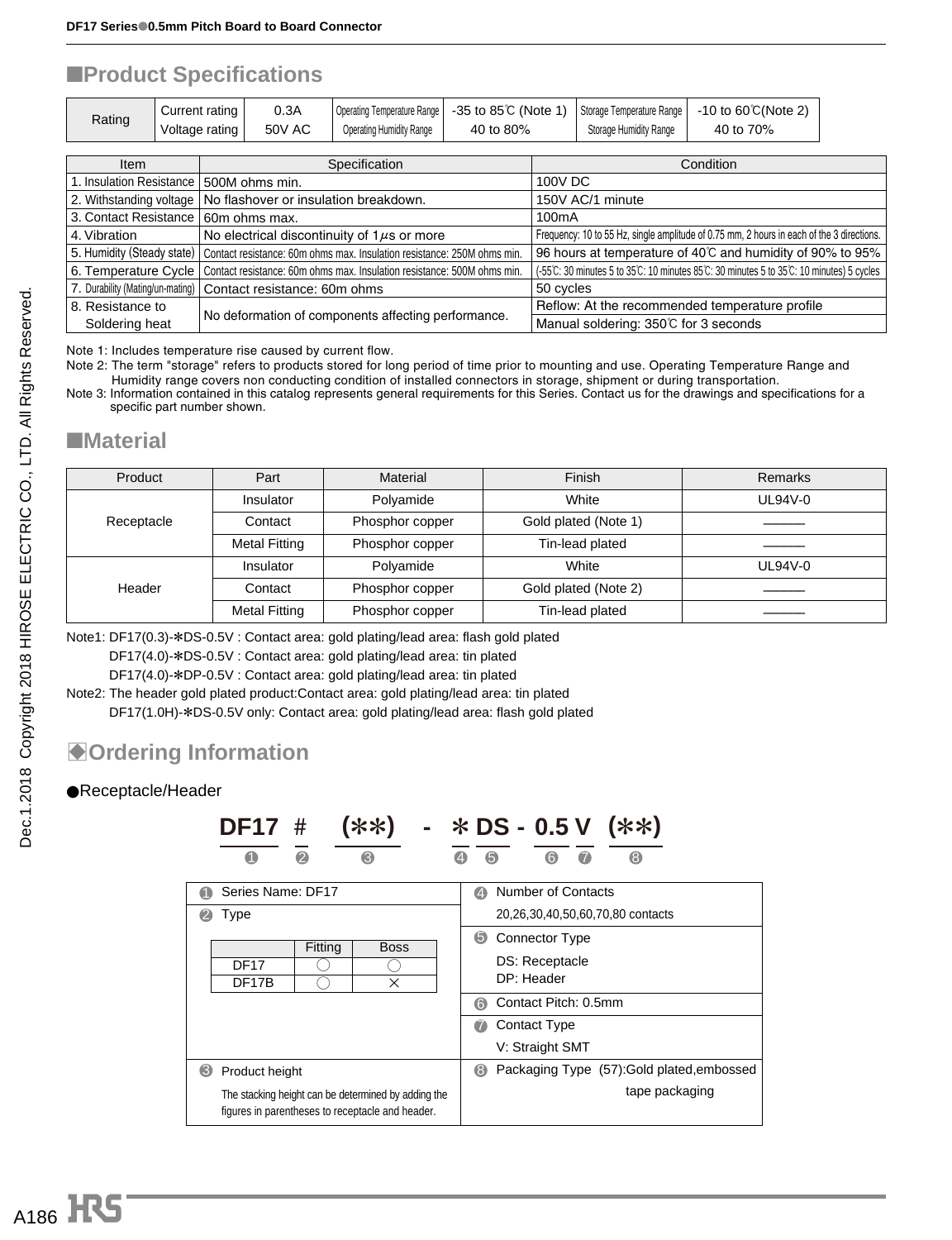#### **EReceptacle With metal fitting**











## **Stacking Height: 4mm**

| <b>Part Number</b>       | CL No.        | Number of Contacts | A    | B    | ◡    | D    | E.   |      | G   | Н   | <b>RoHS</b> |
|--------------------------|---------------|--------------------|------|------|------|------|------|------|-----|-----|-------------|
| DF17(3.0H)-26DS-0.5V(57) | 683-0253-2-57 | 26                 | 11.5 | 8.3  | 7.0  | 6.0  | 8.5  | 11.3 |     |     |             |
| DF17(3.0H)-30DS-0.5V(57) | 683-0268-0-57 | 30                 | 12.5 | 9.3  | 8.0  | 7.0  | 9.5  | 12.3 |     |     |             |
| DF17(3.0H)-60DS-0.5V(57) | 683-0361-5-57 | 60                 | 20.0 | 16.8 | 15.5 | 14.5 | 17.0 | 19.8 | 3.0 | 3.0 | <b>YES</b>  |
| DF17(3.0H)-70DS-0.5V(57) | 683-0393-1-57 | 70                 | 22.5 | 19.3 | 18.0 | 17.0 | 19.5 | 22.3 |     |     |             |
| DF17(3.0H)-80DS-0.5V(57) | 683-0369-7-57 | 80                 | 25.0 | 21.8 | 20.5 | 19.5 | 22.0 | 24.8 |     |     |             |

### Stacking Height: 5mm, 7mm

|                                                                                                                                                                                                             |               | 1.5                |      |      |              |      |      |      |     |     |             |
|-------------------------------------------------------------------------------------------------------------------------------------------------------------------------------------------------------------|---------------|--------------------|------|------|--------------|------|------|------|-----|-----|-------------|
|                                                                                                                                                                                                             |               |                    |      |      | E            |      |      |      |     |     |             |
| ● Stacking Height: 4mm                                                                                                                                                                                      |               |                    |      |      |              |      |      |      |     |     |             |
| <b>Part Number</b>                                                                                                                                                                                          | CL No.        | Number of Contacts | A    | B    | C            | D    | E    | F    | G   | H   | <b>RoHS</b> |
| DF17(3.0H)-26DS-0.5V(57)                                                                                                                                                                                    | 683-0253-2-57 | 26                 | 11.5 | 8.3  | 7.0          | 6.0  | 8.5  | 11.3 |     |     |             |
| DF17(3.0H)-30DS-0.5V(57)                                                                                                                                                                                    | 683-0268-0-57 | 30                 | 12.5 | 9.3  | 8.0          | 7.0  | 9.5  | 12.3 |     |     |             |
| DF17(3.0H)-60DS-0.5V(57)                                                                                                                                                                                    | 683-0361-5-57 | 60                 | 20.0 | 16.8 | 15.5         | 14.5 | 17.0 | 19.8 | 3.0 | 3.0 | <b>YES</b>  |
| DF17(3.0H)-70DS-0.5V(57)                                                                                                                                                                                    | 683-0393-1-57 | 70                 | 22.5 | 19.3 | 18.0         | 17.0 | 19.5 | 22.3 |     |     |             |
| DF17(3.0H)-80DS-0.5V(57)                                                                                                                                                                                    | 683-0369-7-57 | 80                 | 25.0 | 21.8 | 20.5         | 19.5 | 22.0 | 24.8 |     |     |             |
| ● Stacking Height: 5mm, 7mm                                                                                                                                                                                 |               |                    |      |      |              |      |      |      |     |     |             |
| Part Number                                                                                                                                                                                                 | CL No.        | Number of Contacts | Α    | B    | $\mathsf{C}$ | D    | E    | F    | G   | н   | <b>RoHS</b> |
| DF17(3.0)-20DS-0.5V(57)                                                                                                                                                                                     | 683-0002-2-57 | 20                 | 10.0 | 6.8  | 5.5          | 4.5  | 7.0  | 9.8  |     |     |             |
| DF17(3.0)-26DS-0.5V(57)                                                                                                                                                                                     | 683-0241-3-57 | 26                 | 11.5 | 8.3  | 7.0          | 6.0  | 8.5  | 11.3 |     |     |             |
| DF17(3.0)- 30DS-0.5V(57)                                                                                                                                                                                    | 683-0003-5-57 | 30                 | 12.5 | 9.3  | 8.0          | 7.0  | 9.5  | 12.3 |     |     |             |
| DF17(3.0)-40DS-0.5V(57)                                                                                                                                                                                     | 683-0004-8-57 | 40                 | 15.0 | 11.8 | 10.5         | 9.5  | 12.0 | 14.8 |     |     | <b>YES</b>  |
| DF17(3.0)- 50DS-0.5V(57)                                                                                                                                                                                    | 683-0005-0-57 | 50                 | 17.5 | 14.3 | 13.0         | 12.0 | 14.5 | 17.3 | 3.5 | 3.0 |             |
| DF17(3.0)- 60DS-0.5V(57)                                                                                                                                                                                    | 683-0006-3-57 | 60                 | 20.0 | 16.8 | 15.5         | 14.5 | 17.0 | 19.8 |     |     |             |
| DF17(3.0)-70DS-0.5V(57)                                                                                                                                                                                     | 683-0007-6-57 | 70                 | 22.5 | 19.3 | 18.0         | 17.0 | 19.5 | 22.3 |     |     |             |
| DF17(3.0)-80DS-0.5V(57)                                                                                                                                                                                     | 683-0008-9-57 | 80                 | 25.0 | 21.8 | 20.5         | 19.5 | 22.0 | 24.8 |     |     |             |
| ● Stacking Height: 6mm, 8mm                                                                                                                                                                                 |               |                    |      |      |              |      |      |      |     |     |             |
| Part Number                                                                                                                                                                                                 | CL No.        | Number of Contacts | Α    | B    | C            | D    | E    | F    | G   | H   | <b>RoHS</b> |
| DF17(4.0)-20DS-0.5V(57)                                                                                                                                                                                     | 683-0042-7-57 | 20                 | 10.0 | 6.8  | 5.5          | 4.5  | 7.0  | 9.8  |     |     |             |
| DF17(4.0)-30DS-0.5V(57)                                                                                                                                                                                     | 683-0043-0-57 | 30                 | 12.5 | 9.3  | 8.0          | 7.0  | 9.5  | 12.3 |     |     |             |
| DF17(4.0)-40DS-0.5V(57)                                                                                                                                                                                     | 683-0044-2-57 | 40                 | 15.0 | 11.8 | 10.5         | 9.5  | 12.0 | 14.8 |     |     |             |
| DF17(4.0)-50DS-0.5V(57)                                                                                                                                                                                     | 683-0045-5-57 | 50                 | 17.5 | 14.3 | 13.0         | 12.0 | 14.5 | 17.3 | 4.5 | 4.0 | <b>YES</b>  |
| DF17(4.0)-60DS-0.5V(57)                                                                                                                                                                                     | 683-0046-8-57 | 60                 | 20.0 | 16.8 | 15.5         | 14.5 | 17.0 | 19.8 |     |     |             |
| DF17(4.0)-70DS-0.5V(57)                                                                                                                                                                                     | 683-0047-0-57 | 70                 | 22.5 | 19.3 | 18.0         | 17.0 | 19.5 | 22.3 |     |     |             |
| DF17(4.0)-80DS-0.5V(57)                                                                                                                                                                                     | 683-0048-3-57 | 80                 | 25.0 | 21.8 | 20.5         | 19.5 | 22.0 | 24.8 |     |     |             |
| Note 1. In regard to this product, the embossed tape packaging is the standard packaging. (1000 pcs./ reel.)<br>Note 2. If the without boss specification is required, please contact HRS sales department. |               |                    |      |      |              |      |      |      |     |     |             |

# ● Stacking Height: 6mm, 8mm

| Part Number             | CL No.        | <b>Number of Contacts</b> | A    | B    | $\sim$<br>◡ | D    | E    | F    | G   | н   | <b>RoHS</b> |
|-------------------------|---------------|---------------------------|------|------|-------------|------|------|------|-----|-----|-------------|
| DF17(4.0)-20DS-0.5V(57) | 683-0042-7-57 | 20                        | 10.0 | 6.8  | 5.5         | 4.5  | 7.0  | 9.8  |     |     |             |
| DF17(4.0)-30DS-0.5V(57) | 683-0043-0-57 | 30                        | 12.5 | 9.3  | 8.0         | 7.0  | 9.5  | 12.3 |     |     |             |
| DF17(4.0)-40DS-0.5V(57) | 683-0044-2-57 | 40                        | 15.0 | 11.8 | 10.5        | 9.5  | 12.0 | 14.8 |     |     |             |
| DF17(4.0)-50DS-0.5V(57) | 683-0045-5-57 | 50                        | 17.5 | 14.3 | 13.0        | 12.0 | 14.5 | 17.3 | 4.5 | 4.0 | <b>YES</b>  |
| DF17(4.0)-60DS-0.5V(57) | 683-0046-8-57 | 60                        | 20.0 | 16.8 | 15.5        | 14.5 | 17.0 | 19.8 |     |     |             |
| DF17(4.0)-70DS-0.5V(57) | 683-0047-0-57 | 70                        | 22.5 | 19.3 | 18.0        | 17.0 | 19.5 | 22.3 |     |     |             |
| DF17(4.0)-80DS-0.5V(57) | 683-0048-3-57 | 80                        | 25.0 | 21.8 | 20.5        | 19.5 | 22.0 | 24.8 |     |     |             |

Note 1. In regard to this product, the embossed tape packaging is the standard packaging. (1000 pcs./ reel.)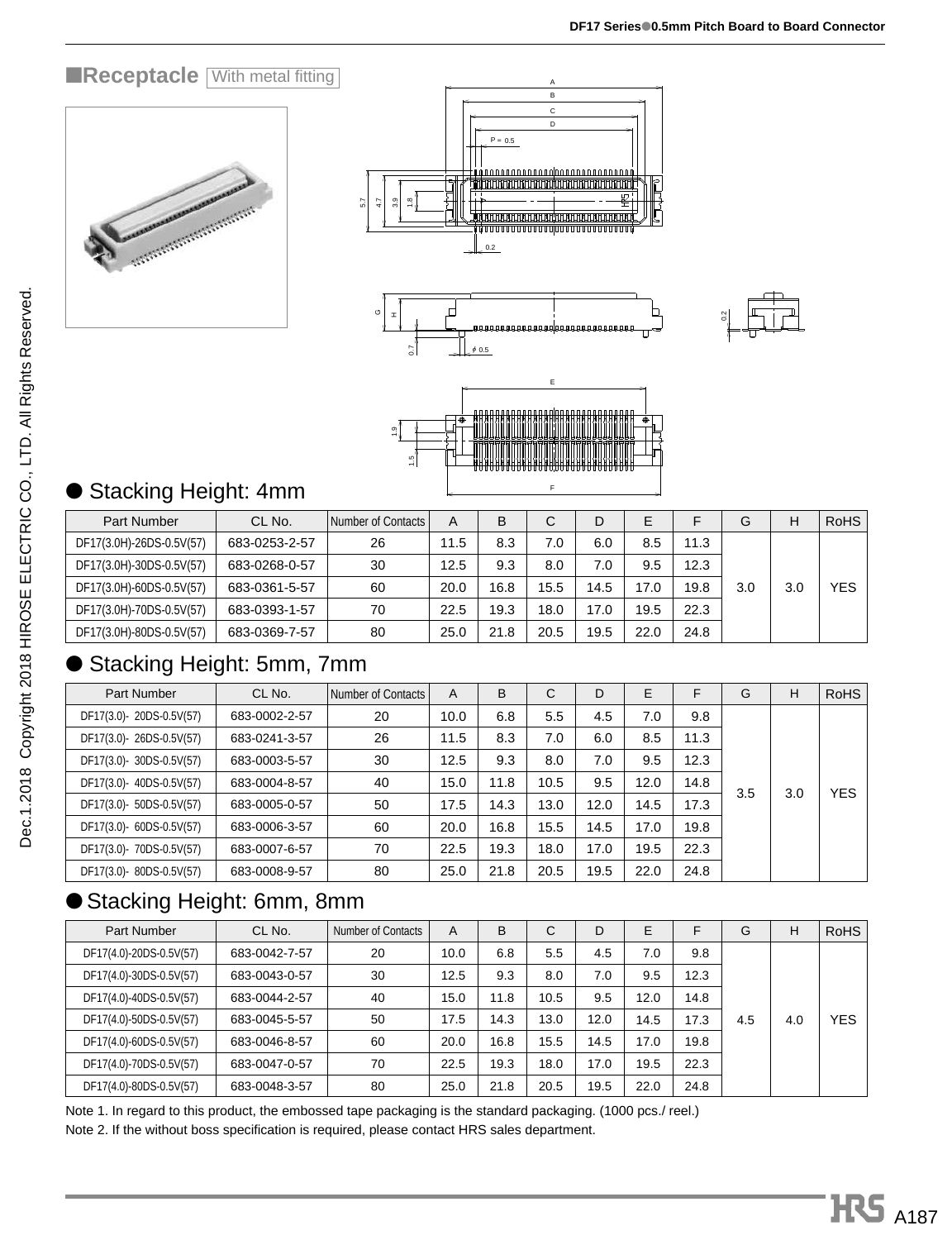#### **E Header With metal fitting** A B  $\overline{c}$ D  $P = 0.5$ nannannannannannannannan 00000000000<br>00000000000 5.7 4.7 .<br>ო  $\frac{80}{11}$ A WWW.WWW.WWW.WWW.WWW  $0.2$ 0.25 H0.7  $\phi$  0.5 E <u>ო</u> 1.5

# Stacking Height: 4mm

| <b>Part Number</b>       | CL No.        | Number of Contacts I | A    | B    |      | D    | E    |      | G   | H   | <b>RoHS</b> |
|--------------------------|---------------|----------------------|------|------|------|------|------|------|-----|-----|-------------|
| DF17(1.0H)-26DP-0.5V(57) | 683-0257-3-57 | 26                   | 11.5 | 8.2  | 7.1  | 6.0  | 8.5  | 11.3 |     |     |             |
| DF17(1.0H)-30DP-0.5V(57) | 683-0272-7-57 | 30                   | 12.5 | 9.2  | 8.1  | 7.0  | 9.5  | 12.3 |     |     |             |
| DF17(1.0H)-60DP-0.5V(57) | 683-0365-6-57 | 60                   | 20.0 | 16.7 | 15.6 | 14.5 | 17.0 | 19.8 | 3.3 | 1.0 | <b>YES</b>  |
| DF17(1.0H)-70DP-0.5V(57) | 683-0397-2-57 | 70                   | 22.5 | 19.2 | 18.1 | 17.0 | 19.5 | 22.3 |     |     |             |
| DF17(1.0H)-80DP-0.5V(57) | 683-0373-4-57 | 80                   | 25.0 | 21.7 | 20.6 | 19.5 | 22.0 | 24.8 |     |     |             |

F

### ● Stacking Height: 5mm, 6mm

| Part Number              | CL No.        | Number of Contacts | A    | B    | С    | D    | E    | F    | G   | H   | <b>RoHS</b> |
|--------------------------|---------------|--------------------|------|------|------|------|------|------|-----|-----|-------------|
| DF17(2.0)-20DP-0.5V(57)  | 683-0082-1-57 | 20                 | 10.0 | 6.7  | 5.6  | 4.5  | 7.0  | 9.8  |     |     |             |
| DF17(2.0)- 30DP-0.5V(57) | 683-0083-4-57 | 30                 | 12.5 | 9.2  | 8.1  | 7.0  | 9.5  | 12.3 |     |     |             |
| DF17(2.0)- 40DP-0.5V(57) | 683-0084-7-57 | 40                 | 15.0 | 11.7 | 10.6 | 9.5  | 12.0 | 14.8 |     |     |             |
| DF17(2.0)- 50DP-0.5V(57) | 683-0085-0-57 | 50                 | 17.5 | 14.2 | 13.1 | 12.0 | 14.5 | 17.3 | 4.3 | 2.0 | <b>YES</b>  |
| DF17(2.0)- 60DP-0.5V(57) | 683-0086-2-57 | 60                 | 20.0 | 16.7 | 15.6 | 14.5 | 17.0 | 19.8 |     |     |             |
| DF17(2.0)- 70DP-0.5V(57) | 683-0087-5-57 | 70                 | 22.5 | 19.2 | 18.1 | 17.0 | 19.5 | 22.3 |     |     |             |
| DF17(2.0)-80DP-0.5V(57)  | 683-0088-8-57 | 80                 | 25.0 | 21.7 | 20.6 | 19.5 | 22.0 | 24.8 |     |     |             |

### Stacking Height: 7mm, 8mm

| Part Number             | CL No.        | Number of Contacts | A    | B    | C    | D    | E    | F    | G   | н   | <b>RoHS</b> |
|-------------------------|---------------|--------------------|------|------|------|------|------|------|-----|-----|-------------|
| DF17(4.0)-20DP-0.5V(57) | 683-0122-4-57 | 20                 | 10.0 | 6.7  | 5.6  | 4.5  | 7.0  | 9.8  |     |     |             |
| DF17(4.0)-30DP-0.5V(57) | 683-0123-7-57 | 30                 | 12.5 | 9.2  | 8.1  | 7.0  | 9.5  | 12.3 |     |     |             |
| DF17(4.0)-40DP-0.5V(57) | 683-0124-0-57 | 40                 | 15.0 | 11.7 | 10.6 | 9.5  | 12.0 | 14.8 |     |     |             |
| DF17(4.0)-50DP-0.5V(57) | 683-0125-2-57 | 50                 | 17.5 | 14.2 | 13.1 | 12.0 | 14.5 | 17.3 | 6.3 | 4.0 | <b>YES</b>  |
| DF17(4.0)-60DP-0.5V(57) | 683-0126-5-57 | 60                 | 20.0 | 16.7 | 15.6 | 14.5 | 17.0 | 19.8 |     |     |             |
| DF17(4.0)-70DP-0.5V(57) | 683-0127-8-57 | 70                 | 22.5 | 19.2 | 18.1 | 17.0 | 19.5 | 22.3 |     |     |             |
| DF17(4.0)-80DP-0.5V(57) | 683-0128-0-57 | 80                 | 25.0 | 21.7 | 20.6 | 19.5 | 22.0 | 24.8 |     |     |             |

### ● Stacking Height: 5.5mm,6.5mm

| <b>Part Number</b>                                                                                                    | CL No.        | Number of Contacts |      | D<br>B   |      | ◡    | -    |             |     | Н   | <b>RoHS</b> |
|-----------------------------------------------------------------------------------------------------------------------|---------------|--------------------|------|----------|------|------|------|-------------|-----|-----|-------------|
| DF17(2.5)-26DP-0.5V(57)                                                                                               | 683-0245-4-57 | 26                 | 1.5  | 8.2      | . .  | 6.0  | 8.5  | 112<br>ن. ا |     |     | YES         |
| DF17(2.5)-80DP-0.5V(57)                                                                                               | 683-0168-5-57 | 80                 | 25.0 | $\Omega$ | 20.6 | 19.5 | 22.0 | 24.8        | 4.C | د.ء |             |
| 0 امتحار مجاوره 14000 به معاشر من استخلال معاشر المعاشر من المعاشر المعاشر من المعاشر المعاشر المعاشر المعاشر المعاشر |               |                    |      |          |      |      |      |             |     |     |             |

Note 1. In regard to this product, the embossed tape packaging is the standard packaging. (1000 pcs./reel.)

Note 2. If the without boss specification is required, please contact HRS sales department.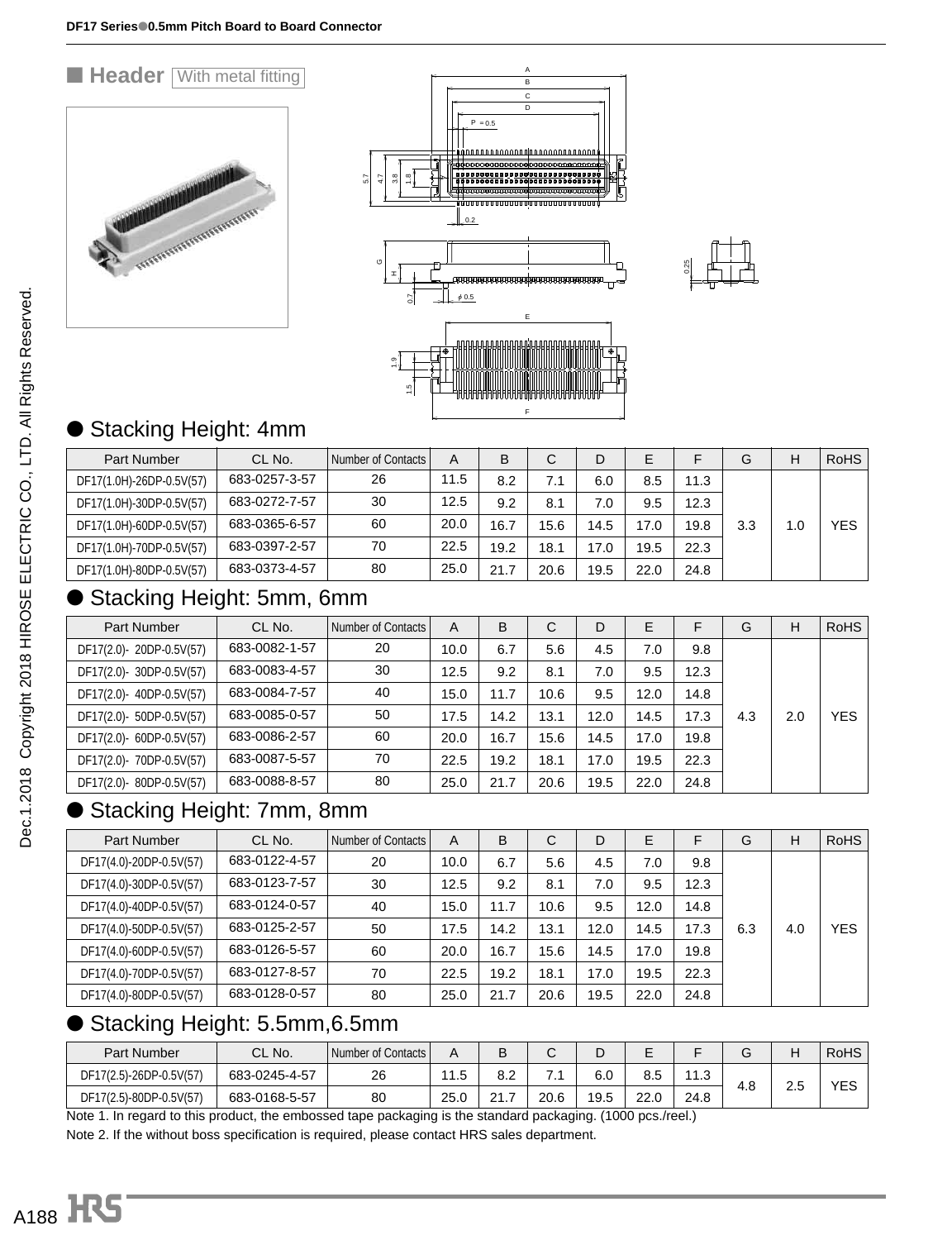### ■ **PCB** mounting pattern

#### ● Receptacle





| <b>Number of Contacts</b> | D    | E    | J    | K    |
|---------------------------|------|------|------|------|
| 20                        | 4.5  | 7.0  | 10.4 | 7.6  |
| 26                        | 6.0  | 8.5  | 11.9 | 9.1  |
| 30                        | 7.0  | 9.5  | 12.9 | 10.1 |
| 40                        | 9.5  | 12.0 | 15.4 | 12.6 |
| 50                        | 12.0 | 14.5 | 17.9 | 15.1 |
| 60                        | 14.5 | 17.0 | 20.4 | 17.6 |
| 70                        | 17.0 | 19.5 | 22.9 | 20.1 |
| 80                        | 19.5 | 22.0 | 25.4 | 22.6 |

| S.         |     |
|------------|-----|
| Receptacle | 4.3 |
| Header     | Δ   |

\* The recommended solder paste thickness is  $150 \mu$ m.

Note 1.  $\otimes$  If the pattern is included in the shaded area, and not treated with resist, it could touch the connector contact.

Note 2. If the boss isn't included, the boss hole shown in the above figure isn't required.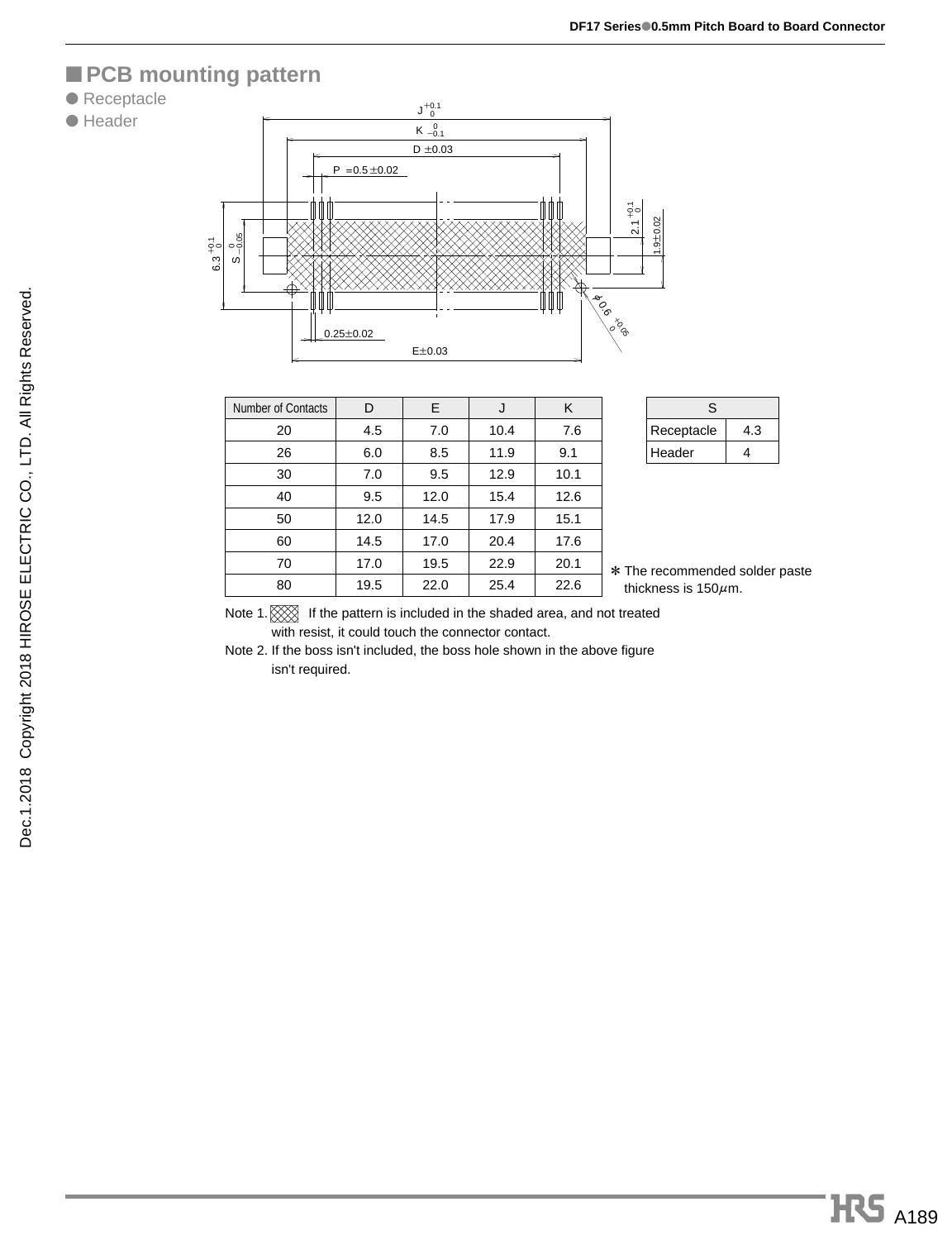## ■ **Packaging Specification**

●Embossed Carrier Tape Dimensions

#### ■Receptacle



|                      |      | M  | P   | Q    | R   |
|----------------------|------|----|-----|------|-----|
| Connector            |      |    |     |      |     |
| DF17#(3.0)-20DS-0.5V | 11.5 | 24 | 3.8 | 25.5 | 330 |
| DF17#(3.0)-30DS-0.5V | 11.5 | 24 | 3.8 | 25.5 | 330 |
| DF17#(3.0)-40DS-0.5V | 11.5 | 24 | 3.8 | 25.5 | 330 |
| DF17#(3.0)-26DS-0.5V | 11.5 | 24 | 3.8 | 25.5 | 330 |
|                      |      |    |     |      |     |

| Connector            |      | N  | P   | Q    | R   |
|----------------------|------|----|-----|------|-----|
| DF17#(4.0)-20DS-0.5V | 11.5 | 24 | 4.8 | 25.5 | 330 |
| DF17#(4.0)-30DS-0.5V | 11.5 | 24 | 4.8 | 25.5 | 330 |
| DF17#(4.0)-40DS-0.5V | 11.5 | 24 | 4.8 | 25.5 | 330 |
|                      |      |    |     |      |     |

| Connector             |      | М    | N  | P   | Q    | R   |
|-----------------------|------|------|----|-----|------|-----|
| DF17#(3.0)- 50DS-0.5V | 14.2 | 28.4 | 32 | 3.8 | 33.5 | 330 |
| DF17#(3.0)- 60DS-0.5V | 14.2 | 28.4 | 32 | 3.8 | 33.5 | 330 |
| DF17#(3.0)- 70DS-0.5V | 20.2 | 40.4 | 44 | 3.8 | 45.5 | 330 |
| DF17#(3.0)-80DS-0.5V  | 20.2 | 40.4 | 44 | 3.8 | 45.5 | 330 |
|                       |      |      |    |     |      |     |

| Connector            |      | М    | N  | P   | Q    | R   |
|----------------------|------|------|----|-----|------|-----|
| DF17#(4.0)-50DS-0.5V | 14.2 | 28.4 | 32 | 4.8 | 33.5 | 330 |
| DF17#(4.0)-60DS-0.5V | 14.2 | 28.4 | 32 | 4.8 | 33.5 | 330 |
| DF17#(4.0)-70DS-0.5V | 20.2 | 40.4 | 44 | 4.8 | 45.5 | 330 |
| DF17#(4.0)-80DS-0.5V | 20.2 | 40.4 | 44 | 4.8 | 45.5 | 330 |
|                      |      |      |    |     |      |     |

| Connector            |      | М              | N  | P   | Q    | R   |
|----------------------|------|----------------|----|-----|------|-----|
| DF17#(3.0)-26DS-0.5V | 11.5 | $\overline{a}$ | 24 | 3.3 | 25.5 | 330 |
| DF17#(3.0)-30DS-0.5V | 11.5 | $\overline{a}$ | 24 | 3.3 | 25.5 | 330 |
| DF17#(3.0)-60DS-0.5V | 14.2 | 28.4           | 32 | 3.3 | 33.5 | 330 |
| DF17#(3.0)-70DS-0.5V | 20.2 | 40.4           | 44 | 3.3 | 45.5 | 330 |
| DF17#(3.0)-80DS-0.5V | 20.2 | 40.4           | 44 | 3.3 | 45.5 | 330 |

●Reel Dimensions

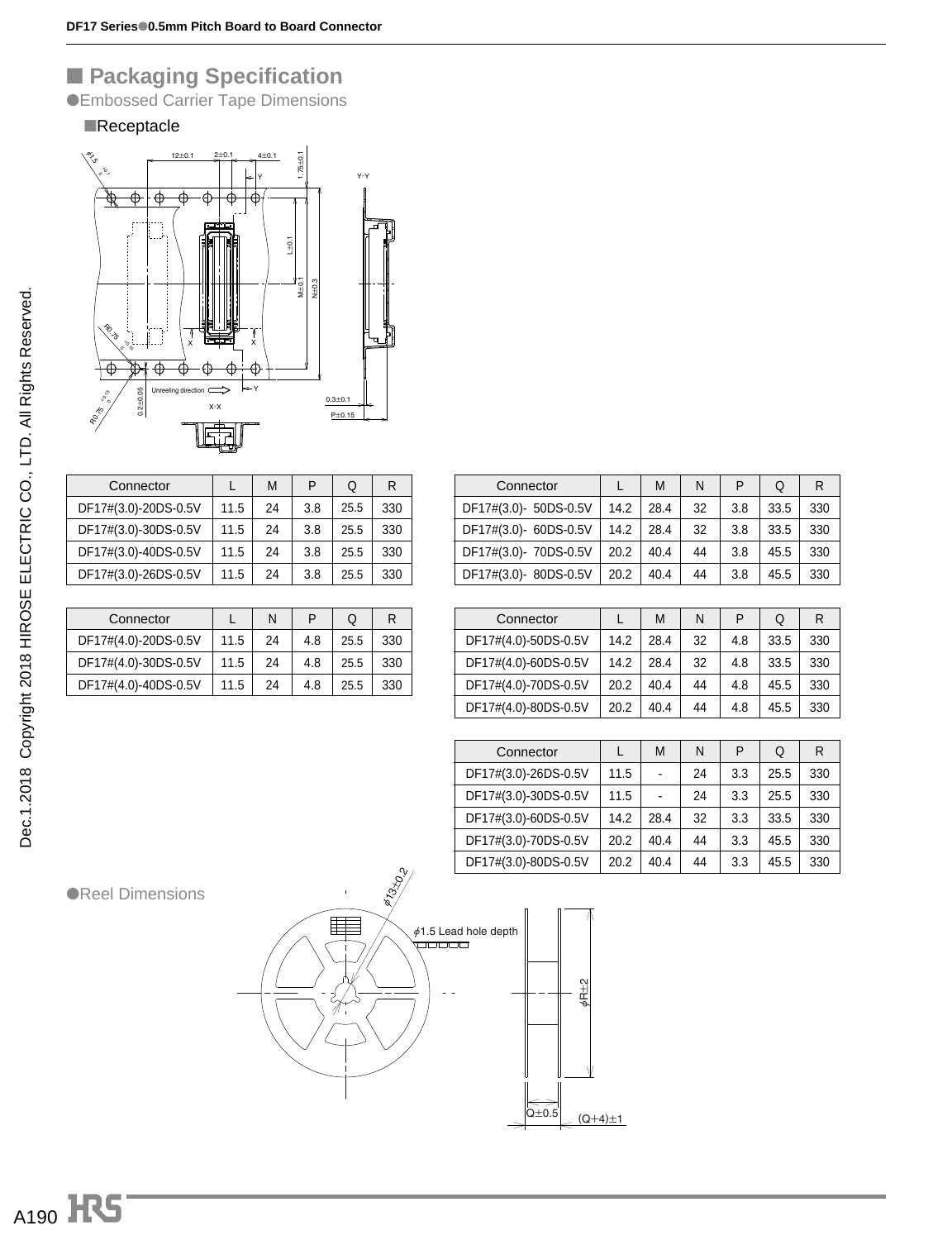

■Header

| Connector            |      | N  | P   | Q    | R   |
|----------------------|------|----|-----|------|-----|
| DF17#(2.0)-20DP-0.5V | 11.5 | 24 | 4.6 | 25.5 | 330 |
| DF17#(2.0)-30DP-0.5V | 11.5 | 24 | 4.6 | 25.5 | 330 |
| DF17#(2.0)-40DP-0.5V | 11.5 | 24 | 4.6 | 25.5 | 330 |
| DF17#(2.5)-26DP-0.5V | 11.5 | 24 | 5.1 | 25.5 | 330 |
| DF17#(2.5)-80DP-0.5V | 20.2 | 44 | 5.1 | 45.5 | 330 |

| Connector            |      | N  | P   | Q    | R   |
|----------------------|------|----|-----|------|-----|
| DF17#(4.0)-20DP-0.5V | 11.5 | 24 | 6.6 | 25.5 | 380 |
| DF17#(4.0)-30DP-0.5V | 11.5 | 24 | 6.6 | 25.5 | 380 |
| DF17#(4.0)-40DP-0.5V | 11.5 | 24 | 6.6 | 25.5 | 380 |

| Connector            |      | M    | N  | P   | Q    | R   |
|----------------------|------|------|----|-----|------|-----|
| DF17#(4.0)-50DP-0.5V | 14.2 | 28.4 | 32 | 6.6 | 33.5 | 380 |
| DF17#(4.0)-60DP-0.5V | 14.2 | 28.4 | 32 | 6.6 | 33.5 | 380 |
| DF17#(4.0)-70DP-0.5V | 20.2 | 40.4 | 44 | 6.6 | 45.5 | 380 |
| DF17#(4.0)-80DP-0.5V | 20.2 | 40.4 | 44 | 6.6 | 45.5 | 380 |

Connector LMNPQR DF17#(2.0)- 50DP-0.5V 14.2 28.4 32 4.6 33.5 330 DF17#(2.0)-60DP-0.5V 14.2 | 28.4 | 32 | 4.6 | 33.5 | 330 DF17#(2.0)-70DP-0.5V 20.2 40.4 44 4.6 45.5 330 DF17#(2.0)-80DP-0.5V 20.2 40.4 44 4.6 45.5 330

| Connector            |      | M              | N  | P   | Q    | R   |
|----------------------|------|----------------|----|-----|------|-----|
| DF17(1.0H)-26DP-0.5V | 11.5 | $\overline{a}$ | 24 | 3.6 | 25.5 | 330 |
| DF17(1.0H)-30DP-0.5V | 11.5 |                | 24 | 3.6 | 25.5 | 330 |
| DF17(1.0H)-60DP-0.5V | 14.2 | 28.4           | 32 | 3.6 | 33.5 | 330 |
| DF17(1.0H)-70DP-0.5V | 20.2 | 40.4           | 44 | 3.6 | 45.5 | 330 |
| DF17(1.0H)-80DP-0.5V | 20.2 | 40.4           | 44 | 3.6 | 45.5 | 330 |





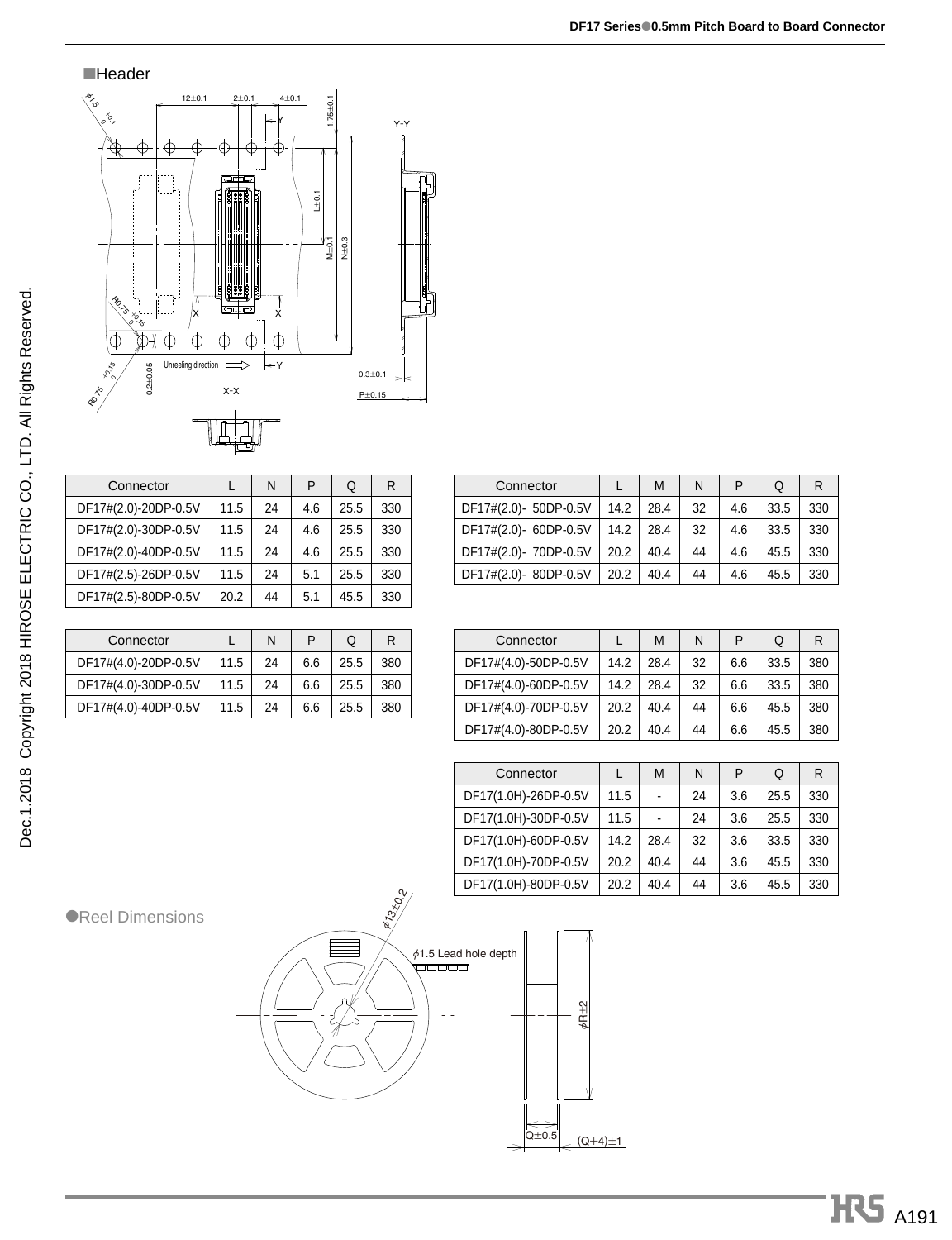### ■ **Precautions**

|                                                              | Temperature (°C)                                                                                                                                                                                                                                                                                                   |
|--------------------------------------------------------------|--------------------------------------------------------------------------------------------------------------------------------------------------------------------------------------------------------------------------------------------------------------------------------------------------------------------|
|                                                              | 250℃<br>250                                                                                                                                                                                                                                                                                                        |
|                                                              | 220℃<br>200<br>60sec max<br>Soldering<br>180℃                                                                                                                                                                                                                                                                      |
|                                                              | 150°C<br>150<br>$90 - 120$ sec                                                                                                                                                                                                                                                                                     |
| 1. Recommended                                               | 100<br>Preheating                                                                                                                                                                                                                                                                                                  |
| <b>Temperature Profile</b>                                   |                                                                                                                                                                                                                                                                                                                    |
| (SMT)                                                        | 50<br>Room temperature                                                                                                                                                                                                                                                                                             |
|                                                              | 0<br>50<br>100<br>150<br>250<br>300<br>200                                                                                                                                                                                                                                                                         |
|                                                              | Time (sec.)                                                                                                                                                                                                                                                                                                        |
|                                                              | Note1: Up to 2 cycles of Reflow soldering are possible under the same conditions, provided that<br>there is a return to normal temperature between the first and second cycle.<br>Note2: The temperature profile indicates the board surface temperature at the point of contacts<br>with the connector terminals. |
| 2. Recommended Manual<br><b>Soldering Condition</b><br>(SMT) | Soldering iron temperature: 350±3°Coldering time: Within 2 seconds                                                                                                                                                                                                                                                 |
| 3. Recommended<br><b>Screen Thickness</b><br>(SMT)           | $0.15$ mm                                                                                                                                                                                                                                                                                                          |
| 4. Board Warp(SMT)                                           | Max 0.02mm in the connector center area, based on the both connector edges                                                                                                                                                                                                                                         |
| 5. Cleaning Condition                                        | Refer to the "Nylon Connector Use Hand book".                                                                                                                                                                                                                                                                      |
|                                                              | The header is designed in a structure where contacts are exposed. Touching it with bare                                                                                                                                                                                                                            |
|                                                              | hands would cause contact failure or electrostatic element damage.                                                                                                                                                                                                                                                 |
|                                                              | ■ Where no board is mounted, the insertion or extraction will cause damage or contact deformation.                                                                                                                                                                                                                 |
|                                                              | Avoid retaining the board with the connector only, and fix the board by any other means than the connector.                                                                                                                                                                                                        |
| 6. Cautions                                                  | Excessive scoop insertion or extraction may result in damage.                                                                                                                                                                                                                                                      |
|                                                              | In the manual soldering process, don't carry out the flux coating which will cause a flux blister on the connector.                                                                                                                                                                                                |
|                                                              | The color phase of this product may be slightly different from that of the formed product                                                                                                                                                                                                                          |
|                                                              | according to the manufacturing lot. However, the difference doesn't affect the performance.                                                                                                                                                                                                                        |
|                                                              |                                                                                                                                                                                                                                                                                                                    |